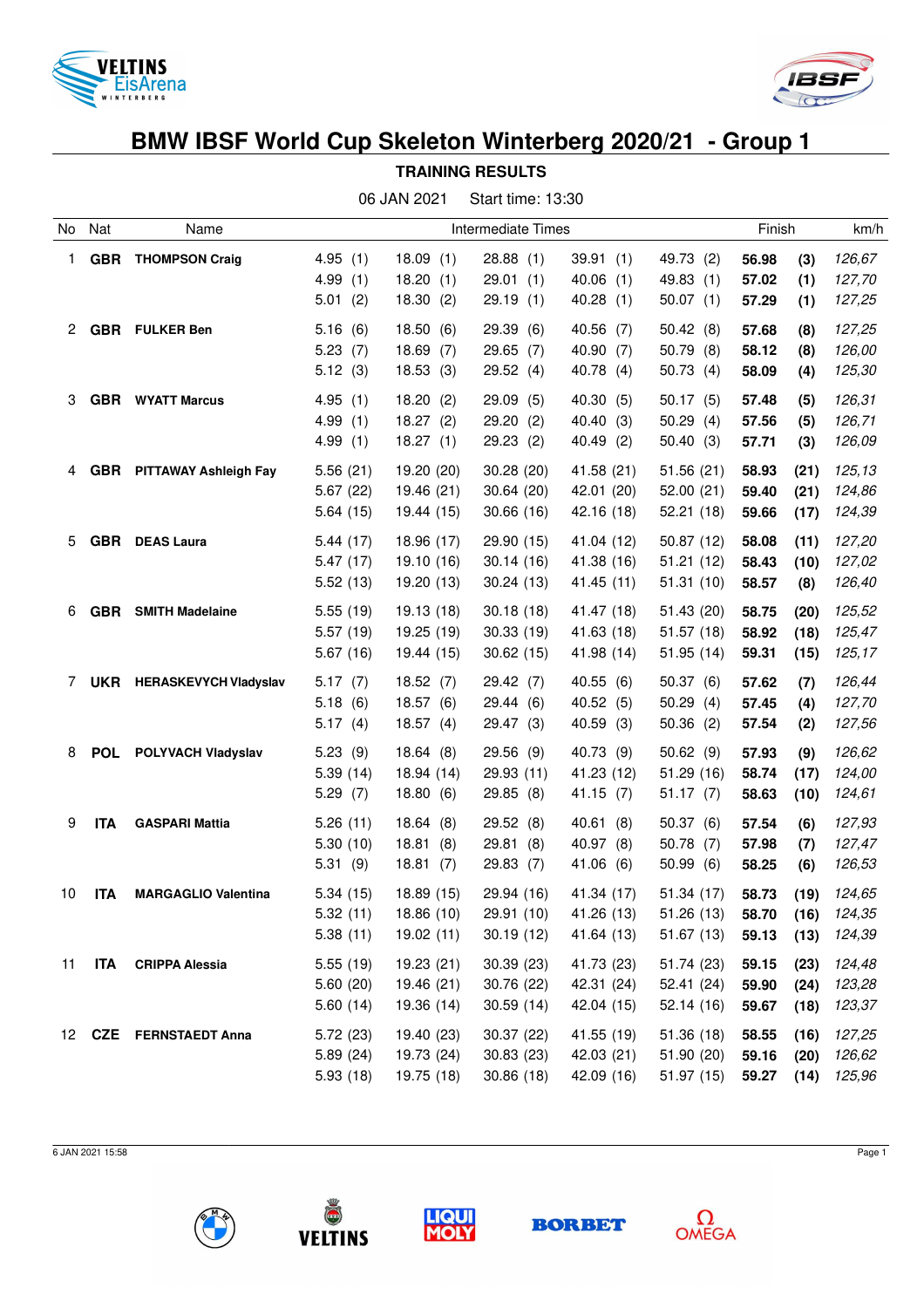



**TRAINING RESULTS**

|    |            |                            |                                  | 06 JAN 2021                            | Start time: 13:30                      |                                        |                                        |                              |                      |                            |
|----|------------|----------------------------|----------------------------------|----------------------------------------|----------------------------------------|----------------------------------------|----------------------------------------|------------------------------|----------------------|----------------------------|
| No | Nat        | Name                       | Intermediate Times               |                                        |                                        |                                        |                                        |                              | Finish               |                            |
| 13 | <b>CAN</b> | <b>LYNCH Mark</b>          | 5.27(12)<br>5.32(11)<br>5.31(9)  | 18.75 (12)<br>18.92 (12)<br>18.83(8)   | 29.76 (12)<br>29.98 (12)<br>29.82(6)   | 41.07 (13)<br>41.22 (10)<br>41.01 (5)  | 50.98(13)<br>51.05(9)<br>50.89(5)      | 58.24<br>58.25<br>58.15      | (13)<br>(9)<br>(5)   | 126,36<br>127,16<br>126,53 |
| 14 | <b>CAN</b> | <b>BOYER Kevin</b>         | 5.24(10)<br>5.29(9)<br>5.29(7)   | 18.72 (11)<br>18.86 (10)<br>18.85 (10) | 29.75 (11)<br>29.99 (14)<br>29.96(9)   | 40.97 (11)<br>41.33 (14)<br>41.30 (9)  | 50.85(11)<br>51.32(17)<br>51.24(9)     | 58.10<br>58.68<br>58.55      | (12)<br>(15)<br>(7)  | 126,67<br>125,21<br>126,09 |
| 15 | <b>CAN</b> | <b>MAIER Elisabeth</b>     | 5.61(22)<br>5.53(18)             | 19.34 (22)<br>19.21 (18)               | 30.36(21)<br>30.24(17)                 | 41.55 (19)<br>41.42 (17)               | 51.37 (19)<br>51.28(15)                | 58.58<br>58.54<br><b>DNS</b> | (17)<br>(13)         | 127,20<br>126,49           |
| 16 | <b>CAN</b> | <b>LABERGE Jaclyn</b>      | 5.84(24)<br>5.86(23)<br>5.80(17) | 19.61 (24)<br>19.72 (23)<br>19.59 (17) | 30.72 (24)<br>30.91 (24)<br>30.78 (17) | 42.05 (24)<br>42.26 (23)<br>42.14 (17) | 52.06 (24)<br>52.28 (23)<br>52.17 (17) | 59.45<br>59.68<br>59.59      | (24)<br>(23)<br>(16) | 124,52<br>124,78<br>124,35 |
| 17 | <b>SUI</b> | <b>KEISER Samuel</b>       | 5.17(7)<br>5.25(8)<br>5.26(5)    | 18.68 (10)<br>18.81(8)<br>18.84(9)     | 29.76 (12)<br>29.88 (9)<br>29.99 (10)  | 41.13 (15)<br>41.18(9)<br>41.44 (10)   | 51.10(15)<br>51.11(10)<br>51.52(11)    | 58.45<br>58.44<br>58.96      | (15)<br>(11)<br>(11) | 125,26<br>125,43<br>124,09 |
| 18 | <b>SUI</b> | <b>AUDERSET Ronald</b>     | 5.43(16)<br>5.42(15)<br>5.28(6)  | 18.95 (16)<br>18.98 (15)<br>18.77(5)   | 29.97 (17)<br>29.98 (12)<br>29.80(5)   | 41.30 (16)<br>41.22 (10)<br>41.16 (8)  | 51.27(16)<br>51.11(10)<br>51.17(7)     | 58.65<br>58.45<br>58.60      | (18)<br>(12)<br>(9)  | 125,91<br>125,17<br>124,09 |
| 19 | <b>RUS</b> | <b>TREGUBOV Nikita</b>     | 5.01(5)<br>5.03(3)               | 18.26(5)<br>18.35(3)                   | 29.07(4)<br>29.27 (3)                  | 40.05(3)<br>40.34 (2)                  | 49.74 (3)<br>50.06(2)                  | 56.83<br>57.18<br><b>DNS</b> | (2)<br>(2)           | 129,03<br>128,52           |
| 20 | <b>RUS</b> | <b>ROMANOV Daniil</b>      | 4.99(4)<br>5.05(4)               | 18.25(4)<br>18.45(4)                   | $29.06$ (2)<br>29.36(4)                | 40.15(4)<br>40.54 (6)                  | 49.90 (4)<br>50.41(6)                  | 57.00<br>57.60<br><b>DNS</b> | (4)<br>(6)           | 128,70<br>127,38           |
| 21 | <b>RUS</b> | <b>TRETIAKOV Alexander</b> | 4.98(3)<br>5.05(4)               | 18.24(3)<br>18.47(5)                   | $29.06$ (2)<br>29.40(5)                | 40.03(2)<br>40.43(4)                   | 49.67 (1)<br>50.12(3)                  | 56.72<br>57.25<br><b>DNS</b> | (1)<br>(3)           | 129,54<br>128,66           |
| 22 | <b>RUS</b> | <b>KANAKINA Yulia</b>      | 5.32(14)<br>5.44(16)<br>5.39(12) | 18.84 (14)<br>19.14 (17)<br>19.03 (12) | 29.86 (14)<br>30.29(18)<br>30.18(11)   | 41.11 (14)<br>41.68 (19)<br>41.60 (12) | 51.02(14)<br>51.71 (19)<br>51.66 (12)  | 58.33<br>59.11<br>59.11      | (14)<br>(19)<br>(12) | 125,87<br>125,00<br>124,13 |
| 23 | <b>RUS</b> | <b>FROLOVA Alena</b>       | 5.50(18)<br>5.63(21)             | 19.14 (19)<br>19.42 (20)               | 30.27 (19)<br>30.65(21)                | 41.64 (22)<br>42.08 (22)               | 51.67 (22)<br>52.17 (22)               | 59.10<br>59.66<br><b>DNS</b> | (22)<br>(22)         | 124,30<br>123,49           |
| 24 | <b>RUS</b> | <b>NIKITINA Elena</b>      | 5.29(13)<br>5.34(13)             | 18.77 (13)<br>18.92 (12)               | 29.74 (10)<br>29.99 (14)               | 40.96 (10)<br>41.34 (15)               | 50.81(10)<br>51.27(14)                 | 58.06<br>58.58<br><b>DNS</b> | (10)<br>(14)         | 126,80<br>126,13           |

6 JAN 2021 15:58 Page 2









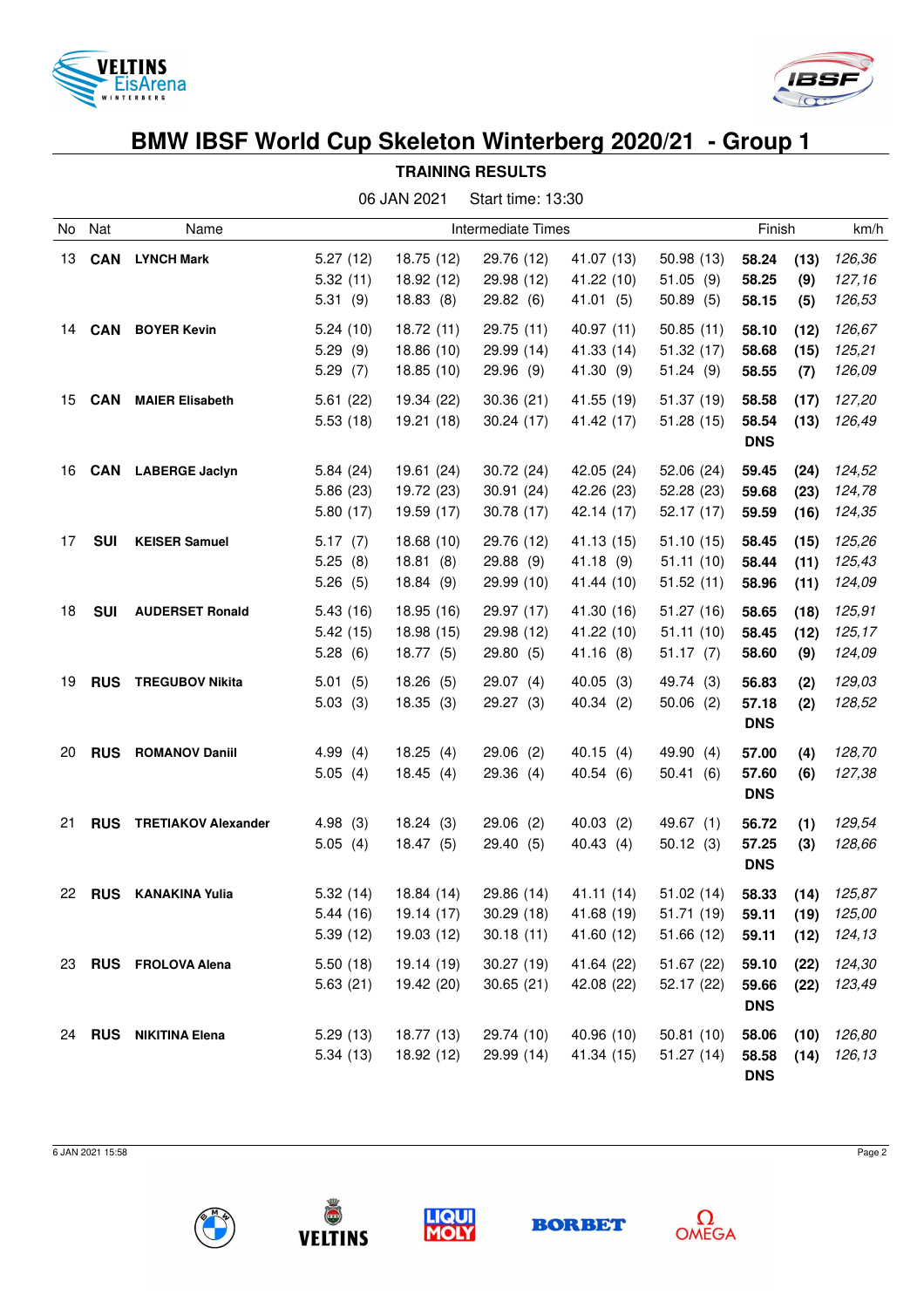



| Start NOC |                   |                            | Speeds (km/h)<br>Start Rk |         |         |         |         |                |                |  |
|-----------|-------------------|----------------------------|---------------------------|---------|---------|---------|---------|----------------|----------------|--|
|           | <b>Order Code</b> | Name                       | <b>Time</b>               | Speed 1 | Speed 2 | Speed 3 | Speed 4 | Finish<br>Time | <b>Rk</b>      |  |
| 1.        |                   | GBR THOMPSON Craig         | 4.95 1                    | 63,46   | 92,48   | 96,49   | 126,67  | 56.98          | 3              |  |
|           |                   |                            | 4.99 1                    | 63,14   | 92,22   | 96,76   | 127,70  | 57.02          | $\mathbf{1}$   |  |
|           |                   |                            | $5.01$ 2                  | 62,88   | 91,85   | 96,38   | 127,25  | 57.29          | $\mathbf{1}$   |  |
| 2         |                   | GBR FULKER Ben             | 5.16 6                    | 62,53   | 91,55   | 95,76   | 127,25  | 57.68          | 8              |  |
|           |                   |                            | 5.23 7                    | 61,95   | 90,90   | 95,02   | 126,00  | 58.12          | 8              |  |
|           |                   |                            | 5.12 3                    | 62,33   | 90,82   | 94,87   | 125,30  | 58.09          | 4              |  |
| 3         |                   | GBR WYATT Marcus           | 4.95 1                    | 63,05   | 91,39   | 95,53   | 126,31  | 57.48          | 5              |  |
|           |                   |                            | 4.99 1                    | 62,98   | 91,31   | 95,42   | 126,71  | 57.56          | 5              |  |
|           |                   |                            | 4.99 1                    | 63,00   | 91,03   | 95,01   | 126,09  | 57.71          | 3              |  |
| 4         |                   | GBR PITTAWAY Ashleigh Fay  | 5.56 21                   | 60,93   | 90,45   | 94,73   | 125,13  | 58.93 21       |                |  |
|           |                   |                            | 5.67 22                   | 60,30   | 89,98   | 94,16   | 124,86  | 59.40 21       |                |  |
|           |                   |                            | 5.64 15                   | 60,29   | 88,97   | 93,14   | 124,39  | 59.66 17       |                |  |
| 5         |                   | <b>GBR DEAS Laura</b>      | 5.44 17                   | 61,57   | 91,56   | 96,04   | 127,20  | 58.08          | $-11$          |  |
|           |                   |                            | 5.47 17                   | 61,07   | 90,52   | 95,30   | 127,02  | 58.43 10       |                |  |
|           |                   |                            | 5.52 13                   | 60,86   | 90,97   | 95,37   | 126,40  | 58.57          | $_{\rm 8}$     |  |
| 6         |                   | GBR SMITH Madelaine        | 5.55 19                   | 61,19   | 90,23   | 94,92   | 125,52  | 58.75 20       |                |  |
|           |                   |                            | 5.57 19                   | 60,77   | 90,42   | 94,79   | 125,47  | 58.92 18       |                |  |
|           |                   |                            | 5.67 16                   | 60,41   | 89,78   | 94,42   | 125,17  | 59.31 15       |                |  |
| 7         |                   | UKR HERASKEVYCH Vladyslav  | 5.17 7                    | 62,50   | 91,81   | 96,06   | 126,44  | 57.62          | $\overline{7}$ |  |
|           |                   |                            | 5.18 6                    | 62,18   | 92,10   | 96,43   | 127,70  | 57.45          | 4              |  |
|           |                   |                            | 5.17 4                    | 62,10   | 91,85   | 96,21   | 127,56  | 57.54          | $\overline{c}$ |  |
| 8         |                   | POL POLYVACH Vladyslav     | 5.23 9                    | 62,15   | 91,45   | 95,61   | 126,62  | 57.93          | 9              |  |
|           |                   |                            | 5.39 14                   | 61,43   | 90,69   | 94,48   | 124,00  | 58.74 17       |                |  |
|           |                   |                            | 5.29 7                    | 61,73   | 90,49   | 94,50   | 124,61  | 58.63          | 10             |  |
| 9         | ita               | <b>GASPARI Mattia</b>      | 5.26 11                   | 62,20   | 92,07   | 96,52   | 127,93  | 57.54          | 6              |  |
|           |                   |                            | 5.30 10                   | 61,57   | 91,41   | 95,90   | 127,47  | 57.98          | $\overline{7}$ |  |
|           |                   |                            | 5.31 9                    | 61,79   | 90,88   | 94,83   | 126,53  | 58.25          | 6              |  |
| 10        | ita               | <b>MARGAGLIO Valentina</b> | 5.34 15                   | 61,48   | 89,81   | 93,95   | 124,65  | 58.73 19       |                |  |
|           |                   |                            | 5.32 11                   | 61,48   | 90,21   | 94,08   | 124,35  | 58.70 16       |                |  |
|           |                   |                            | 5.38 11                   | 61,11   | 89,27   | 93,52   | 124,39  | 59.13 13       |                |  |
| 11        | ITA               | <b>CRIPPA Alessia</b>      | 5.55 19                   | 60,84   | 90,20   | 94,36   | 124,48  | 59.15 23       |                |  |
|           |                   |                            | 5.60 20                   | 60,14   | 88,77   | 92,75   | 123,28  | 59.90 24       |                |  |
|           |                   |                            | 5.60 14                   | 60,66   | 89,57   | 93,30   | 123,37  | 59.67 18       |                |  |
|           |                   | 12 CZE FERNSTAEDT Anna     | 5.72 23                   | 60,65   | 91,06   | 95,88   | 127,25  | 58.55 16       |                |  |
|           |                   |                            | 5.89 24                   | 59,87   | 90,97   | 95,59   | 126,62  | 59.16 20       |                |  |
|           |                   |                            | 5.93 18                   | 60,01   | 90,93   | 95,26   | 125,96  | 59.27 14       |                |  |
|           |                   | 13 CAN LYNCH Mark          | 5.27 12                   | 61,78   | 90,24   | 95,05   | 126,36  | 58.24 13       |                |  |
|           |                   |                            | 5.32 11                   | 61,27   | 90,77   | 95,21   | 127,16  | 58.25 9        |                |  |
|           |                   |                            | 5.31 9                    | 61,47   | 91,24   | 95,68   | 126,53  | 58.15 5        |                |  |
|           |                   | 14 CAN BOYER Kevin         | 5.24 10                   | 61,90   | 91,00   | 95,34   | 126,67  | 58.10 12       |                |  |
|           |                   |                            | 5.29 9                    | 61,45   | 90,34   | 94,27   | 125,21  | 58.68 15       |                |  |
|           |                   |                            | 5.29 7                    | 61,53   | 90,11   | 94,32   | 126,09  | 58.55 7        |                |  |
|           |                   |                            |                           |         |         |         |         |                |                |  |

**TRAINING SPEEDS** 06 JAN 2021 Start time: 13:30

6 JAN 2021 15:59 Page 1